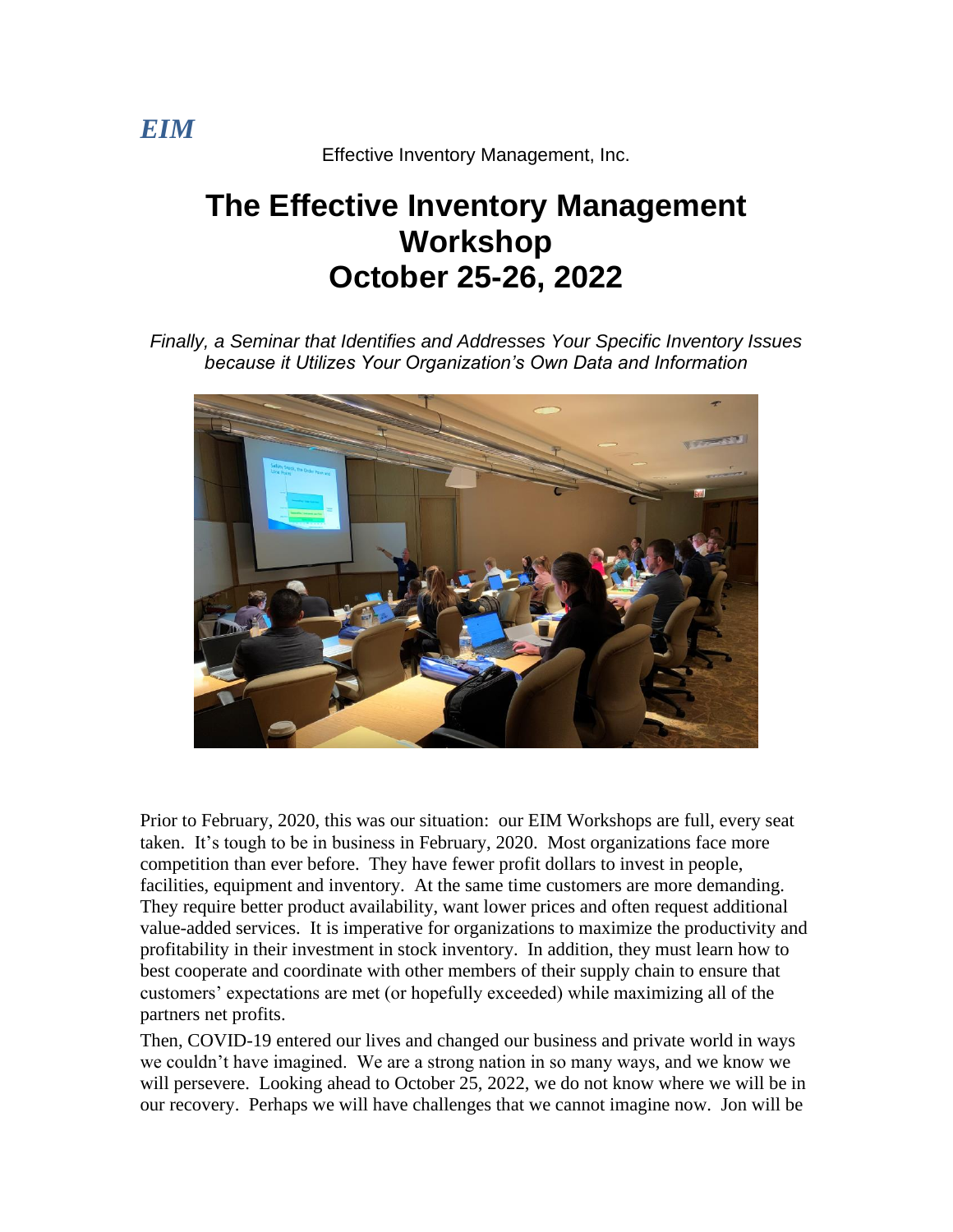updating the Workshop to address where the business world is in October, 2022, discuss ways of dealing with challenges such as supply chain disruptions, adjusting forecast models and other replenishment parameters caused by the COVID-19 and supply chain situations.

Our registration and seating for the EIM Workshop has been adjusted to accommodate social distancing recommendations.

#### **Registration includes:**

- A comprehensive two-day workshop where we will explore the concepts and strategies of 21<sup>st</sup> century inventory control and management. Multiple examples and case studies will be presented to show how organizations implanted best practices and maximized the productivity and profitability of their investment in inventory.
- You can use data from your own organization in forecasting and analysis spreadsheets developed by *EIM* to conduct "what-if" scenarios to illustrate the concepts and principles presented. Prior to the seminar, you will send us your data (according to the template we will provide). The data will be examined, ranked, and prepared for your use in the workshop. If you choose not to use your own data, a sample data base will be provided.
- A copy of *Achieving Effective Inventory Management*, 6<sup>th</sup> ed.
- A copy of all the Power Point slides used in the workshop bound in a 3-to-a-page syllabus so you can follow along and take notes.
- The spreadsheets used in the seminar (along with detailed instructions) so you can perform this same analysis on your own inventory data.
- a half hour web session with Jon to help you individualize and implement your plan to achieve effective inventory management in your company.
- complimentary airport transportation to and from DFW International Airport 6am – 10pm daily
- Free parking
- Continental breakfast and hot lunch both days
- Wireless, high-speed internet access in the meeting room

#### **Learning Objectives:**

Best of all, as we proceed through the session, you will develop step-by-step instructions necessary to develop and maintain an effective inventory management program for your company as you achieve the following learning objectives:

- Measure the productivity and profitability of your investment in inventory.
- Identify products that are not contributing to your overall inventory-related goals and might be candidates for liquidation.
- Identify and analyze possible unusual sales or usage.
- Recognize the specific components necessary to develop a meaningful forecast of future demand for each stocked product. During this segment, we will look at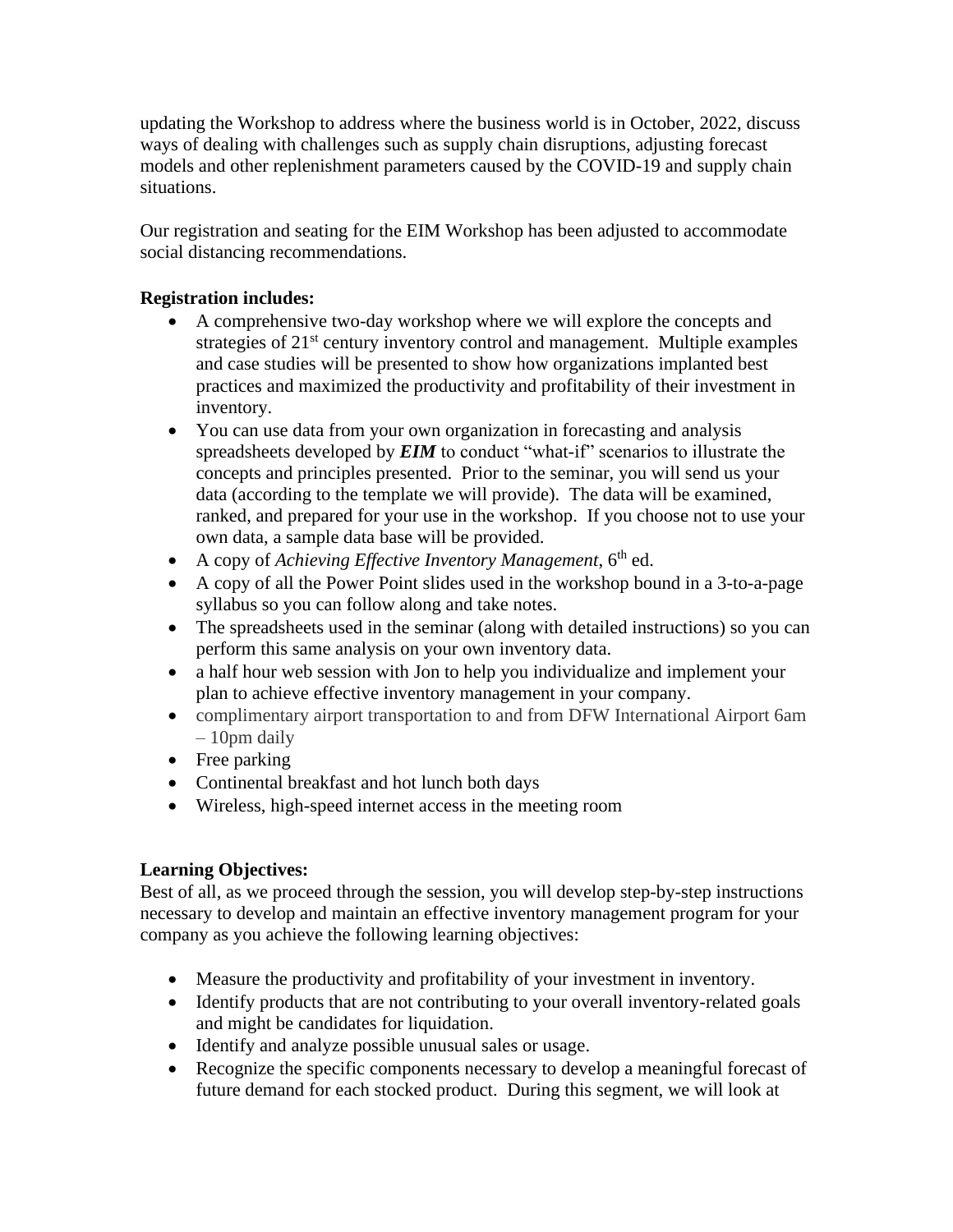several popular methods of forecasting to determine the "best" method for your inventory.

- Measure and improve forecast accuracy.
- State how promotions, environmental factors and special products can be incorporated into a forecast.
- Decide whether is it better to buy from a vendor, transfer from a central warehouse or assemble a product in house.
- State the effect that longer and shorter lead times have on your total inventory investment and the service you provide your customers.
- Decide on the "right" amount of safety stock or reserve inventory for each item to balance customer service and profitability as well as several methods for determining this quantity.
- Determine how often you should issue replenishment orders for each source of supply (especially when vendors offer different terms for different sized orders or you have to decide between several vendors)
- Identify the best replenishment parameters and reorder quantity for each stocked item.
- Determine optimal inventory for each product (expressed as an average monetary amount and number of days' supply) compared to your current inventory.
- Identify how much excess inventory your suppliers are forcing you to carry.
- Determine when it is in your best interest to take advantage of special discounts, payment terms or other incentives.
- State how changing your business objectives will affect inventory performance.
- Implement a simple way to determine what product or vendor lines need the most attention from a buyer.
- Implement the best "total performance" measurements for your investment in inventory.

**Because we are dealing with your data and "live" software, we will perform a lot of "what if" analyses and you will discover how making small adjustments to your current practices can result in big improvements**. Best of all you will discover your organization's unique potential because you can perform all analysis with your own data!

As we proceed through the course, you will develop a list of action items to complete in the upcoming several months. During the last segment of the course, we *will organize these action items into a comprehensive plan to achieve effective inventory management.*

Course was reviewed and revised in March, 2022. *Jon will be updating the Workshop as we move from the April, 2022 Workshop, to October, 2022, to address where the business world is in October, 2022, and discuss ways of dealing with challenges such as supply chain disruptions, adjusting forecast models and other replenishment parameters.*

**To achieve maximum benefit from the course, all participants should bring a laptop equipped with Excel® software**. **Participants, who wish to confidentially use their**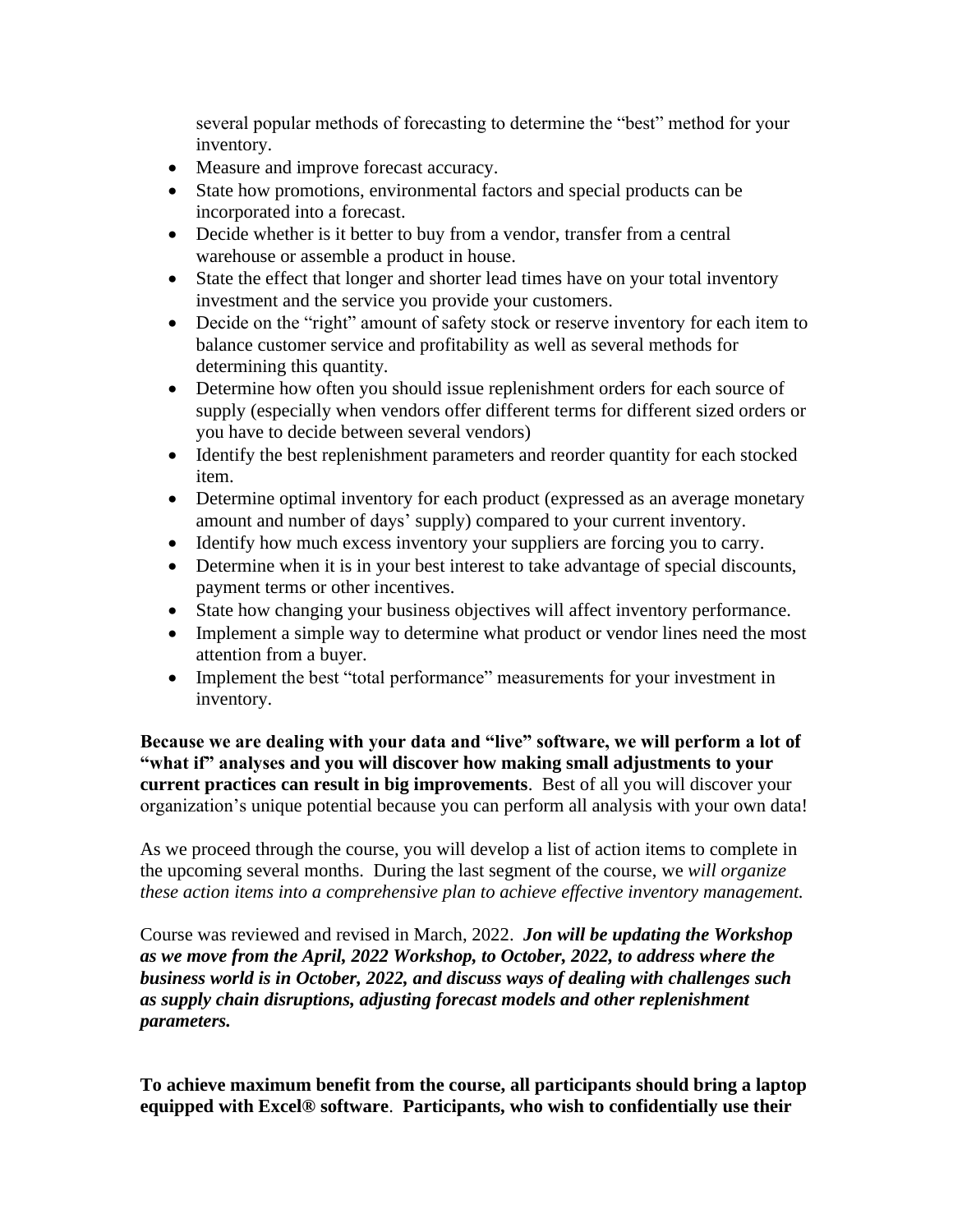**own company data, should submit their data to** *EIM* **by October 11, 2022, before the workshop. A template for the data we will use in the seminar will be emailed upon registration. Your data will be checked for validation, ranked, and loaded onto our**  *EIM* **Spreadsheets or your custom** *EIM* **spreadsheets on a USB Drive. You will receive the USB Drive when you check in at the Workshop and then please load it onto your laptop. For those participants who cannot obtain the necessary data from their organizations, a sample data base will be supplied.**

#### **Who Will Teach the Course?**

Jon Schreibfeder is President of Effective Inventory Management, Inc., a firm dedicated to helping manufacturers, distributors, and retailers get the most out of their investment in stock inventory. Jon literally "grew up" in a family-owned distribution business and started studying inventory management philosophies and best practices in the late 1960s. In the early 1980s, Jon went on to become a distribution industry "trouble shooter" for two major computer companies. His task was to help the computer companies' customers use their available computer tools to better manage their largest asset, inventory. Over the past 30 years, Jon has helped over 2500 organizations improve their productivity and profitability through better inventory management. He is a frequent contributor to over a dozen industry publications and is the author of a series of books on effective inventory management.

A featured speaker at seminars and conventions throughout North America, Europe, Latin America, Asia, and the Pacific Rim, Jon has been awarded the title "Subject Matter Expert" in inventory management by the American Productivity and Quality Center. STAFDA has endorsed Jon as their Inventory Consultant since 2006. He is a regular guest lecturer and is on the Advisory Board of the Dept. of Industrial Technology at Purdue University.

Matt Schreibfeder has recently joined *EIM* as our Vice President of Analytics. Prior to joining *EIM*, he was employed for several years by ExxonMobil as a project operations analyst and was a submarine officer in the U.S. Navy. He is a 2007 graduate of the Virginia Military Institute majoring in mechanical engineering. He also earned master's degree in engineering management from Old Dominion Univ. Matt will be working extensively with our clients as well as developing new tools and methods for achieving effective inventory management.

#### **Quotes from recent** *EIM* **seminar attendees:**

*(Names, companies and phone numbers provided on request. Call EIM at (972) 304 3325 or email [info@effectiveinventory.com\)](mailto:info@effectiveinventory.com)*

"This course gave me ideas I can implement immediately and gain immediate results."

"The best seminar I have ever attended!"

"The instructor [Jon] displayed a sound proficiency in the subject matter and was able to teach it effectively."

"Your upbeat teaching style kept our whole class on their toes. Definitely recommend this seminar to any company looking to get a handle on their inve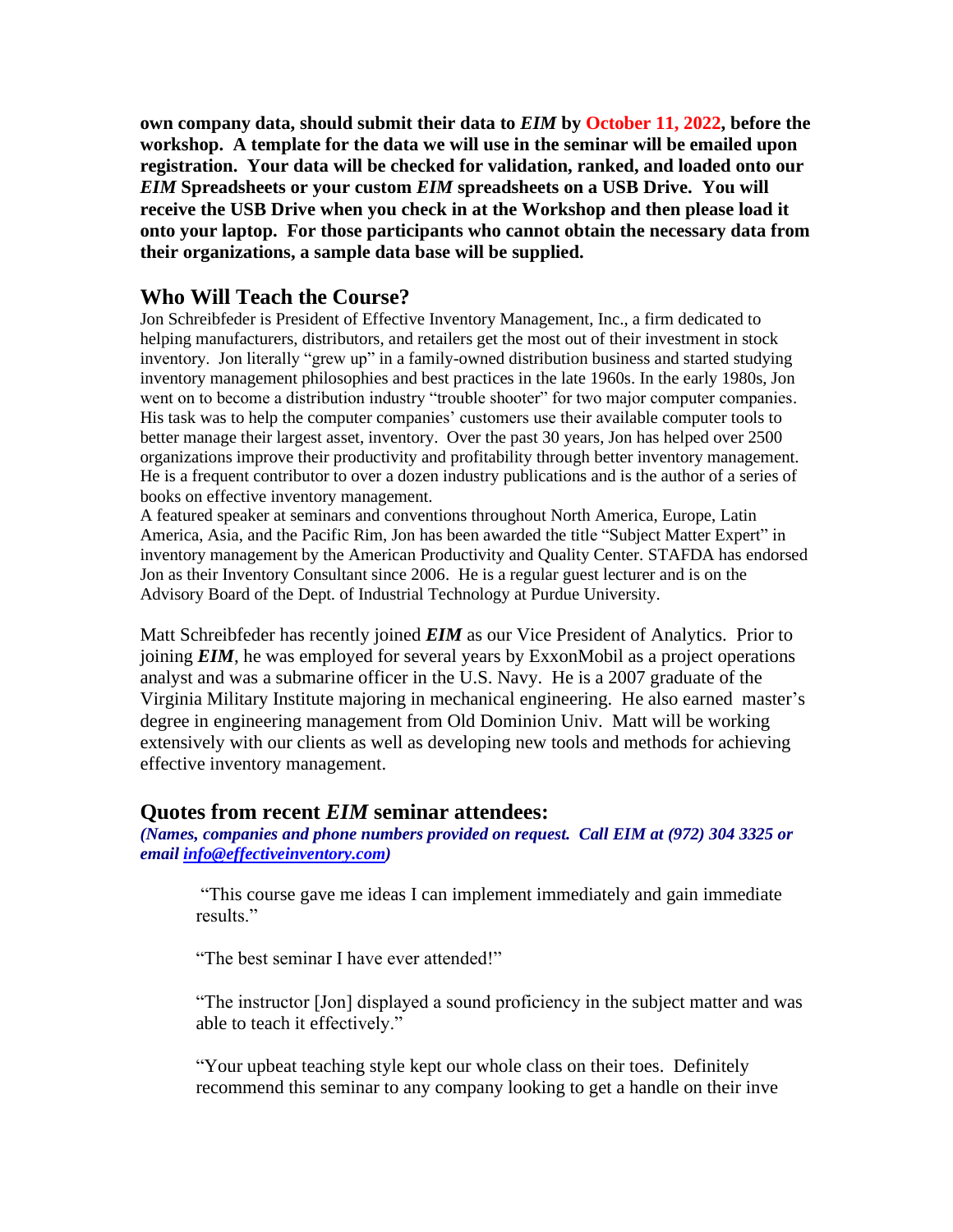### **Agenda Effective Inventory Management Workshop October 25-26, 2022**

#### **Place: Hilton DFW Lakes Executive Conference Center 1800 Highway 26E Grapevine, Texas 76051** 817-481-8444

**Time:** Tues. October 25: 8:30am – 4:30pm (registration and continental breakfast start at 7:45AM; lunch 12 – 1PM; breaks: 10 – 10:20 AM, 2:15  $-2:30$  PM, and  $3:30-3:40$ PM) **Wed. October 26**: 8:00am – 3:30pm (continental breakfast starts at 7:30AM: lunch 12 – 1 PM; breaks 9:30 – 9:45, 10:45 – 11 AM and 2:15 – 2:35 PM)

> Total instruction:  $720$  minutes  $= 14$  continuing education credits awarded for attendance

**Dress:** Business casual; bring sweater/jacket for your comfort

**AGENDA:** . Jon will be updating the Workshop as we move into October 2022, to address where the business world is in Oct., 2022. We will discuss ways of dealing with challenges such as supply chain disruptions, adjusting forecast models and other replenishment parameters caused by the COVID-19 situation, supply chain issues, etc..

#### • **#1 – What Should You Stock?**

- o Goal of effective inventory management
- o Responsibilities of different departments in achieving effective inventory management
- o Different types of inventory:
	- Resale
	- **•** Production
	- Maintenance, repairs and operations (MRO)
- o Determining what products to stock in each warehouse or store
- o Ranking products by activity, cost of goods sold and profitability
- o Resale Inventory Ensuring that all inventory is profitable or leads to other profitable sales
- o MRO Inventory Determining the "critical nature" of each item
- **#2 – Best Practice Forecasting #1**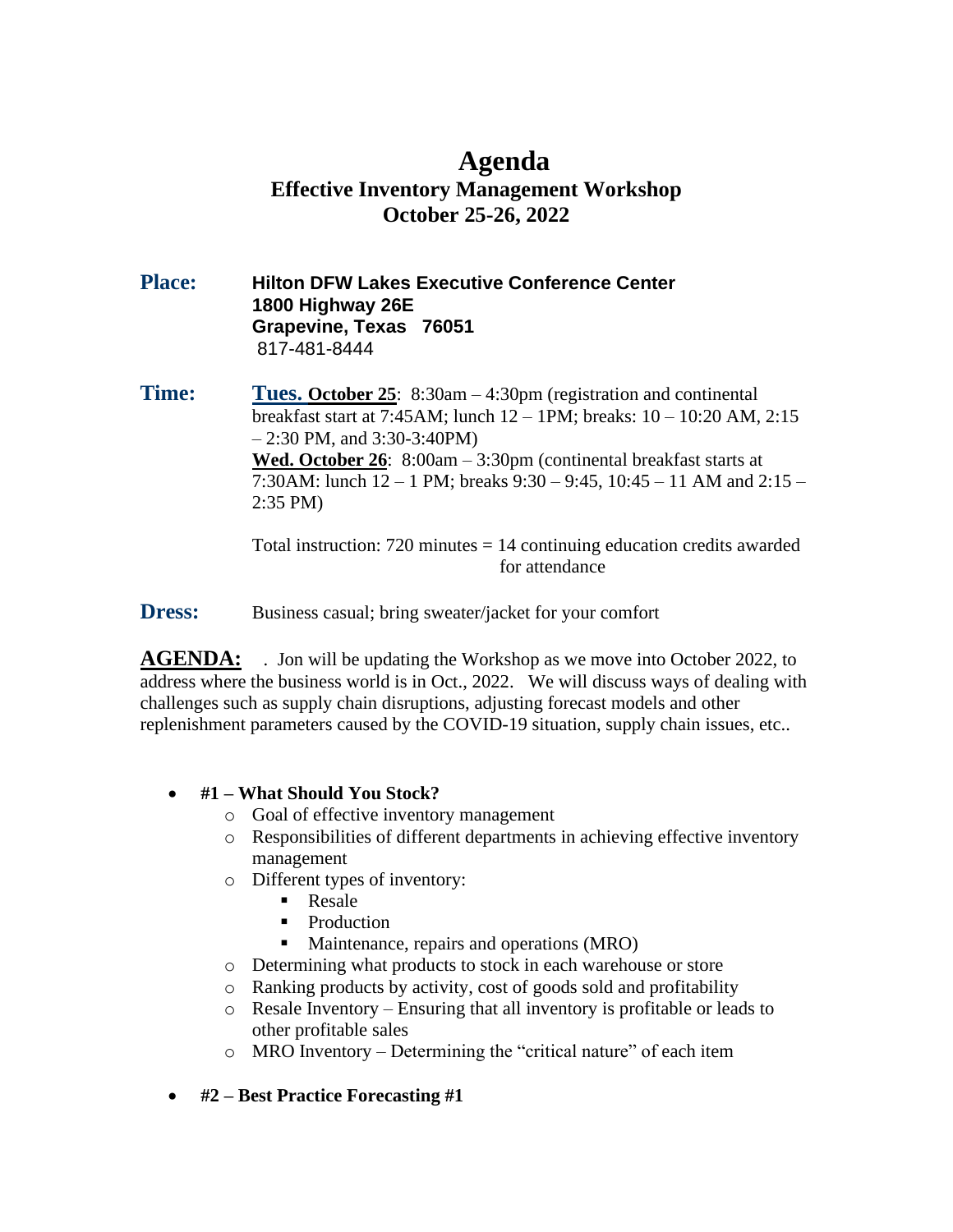- o The difference between dependent and independent demand
- o Forecasting new stock items
- o Determining how to stock products with sporadic usage activity
- o Defining the six elements of an accurate forecast
- o Understanding the difference between sales, shipments and usage
- o Verifying that usage is correctly recorded
- o Identifying and correcting for unusual usage activity
- o How events and other factors can affect a forecast

#### • **#3 – Best Practice Forecasting #2**

- o Common forecasting methods and where each should be utilized
- o Measuring the accuracy of your forecast
- o Collaborative information from customers and sales people (CPFR)
- o Building a cooperative environment throughout your supply chain
- o Different types of seasonality and trends
- o The appropriate forecast horizon
- o The effect of inaccurate forecasts on the entire supply chain

#### • **#4 – Determining When to Replenish Stock (Achieving Your Customer Service Goals)**

- o Calculating accurate replenishment parameters
- o Minimum/Maximum quantities
- o Order points, reorder points and line points
- o The difference between average lead times and anticipated lead times
- o Different method for calculating safety stock quantities
- o Using safety stock to balance customer service with your investment in stock inventory
- o Order up to and flow point replenishment

#### • **#5 – Determining How Much To Order (Maximizing Profitability or Minimizing Costs)**

- o Economic order quantities
- o Purchasing when presented with price breaks
- o Evaluating rebate offers
- o Buying before a price increase
- o How space, money and product life limits affect purchasing decisions
- o Determining your ideal inventory investment and potential turnover

#### • **#6 – Implementing an Effective Replenishment Operation**

- o Setting up a multi-location supply network (assemble, transfer or buy)
- o Distribution requirements planning (buying into the future, importing and container maximization)
- o Materials requirements planning (acquiring raw materials and components just in time to complete an assembly or project)
- o Best practice purchasing policies and procedures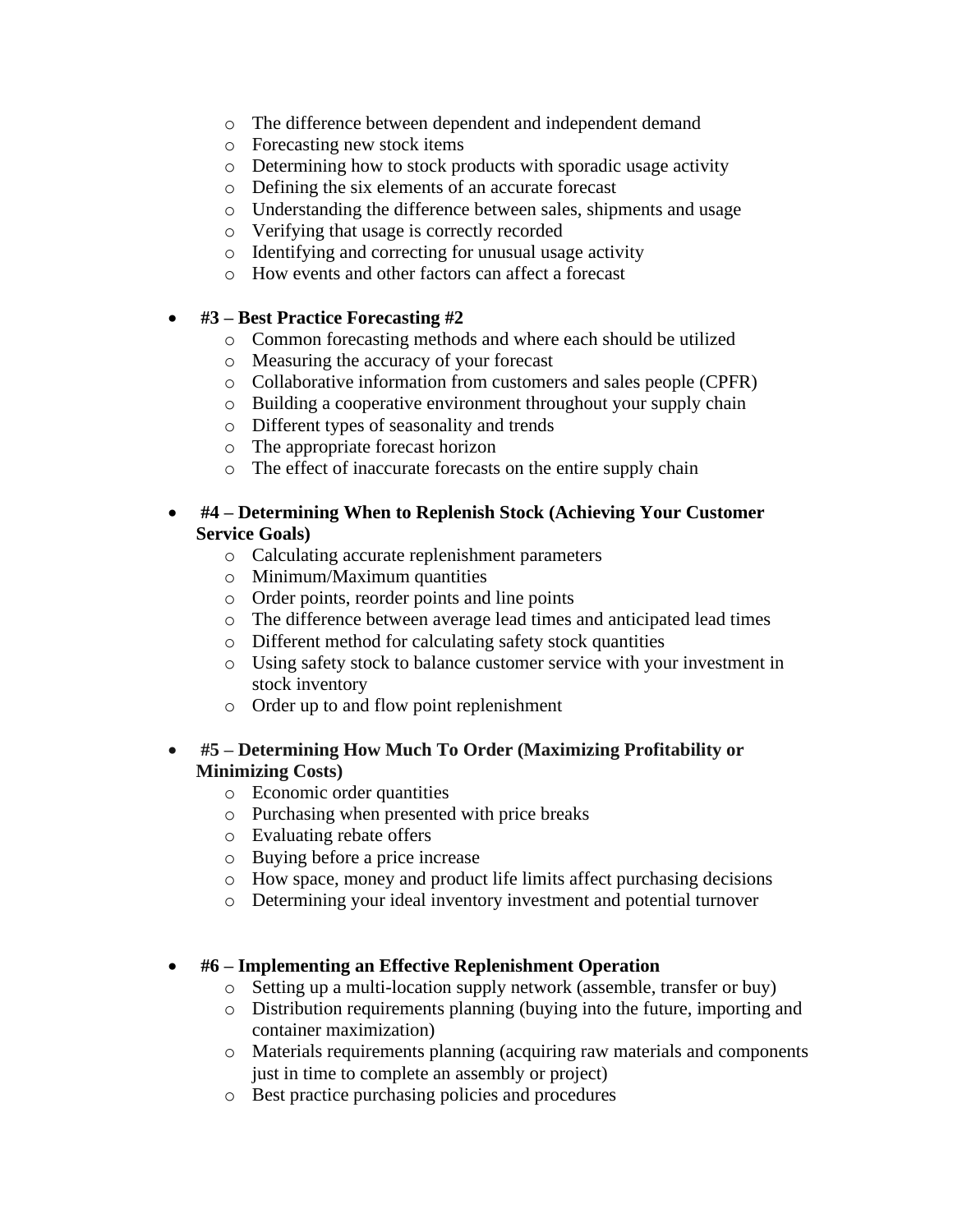- #7 **Benchmark metrics – Analyzing your progress**
	- o Fill rate, customer service level and stockouts
	- o Vendor analysis
	- o What inventory turnover really tells you
	- o Turn/earn index and gross margin return on investment
	- o Excess stock and dead inventory
- **#8 – Utilizing all the tools and techniques presented in the seminar, developing a plan for your organization to achieve effective inventory management**

*Refund Policy:* Full refund up to 30 days prior to seminar. 50% refund granted if cancellation notice received 14-30 days prior to seminar. No refund within 14 days of seminar date. Substitutions are allowed at any time, but please notify us at 972-304-3325.

Please direct any complaints to Maureen at (tel) 972-304-3325.

**Seminar administered by Effective Inventory Management, Inc. (tel) 972-304-3325**

## **This course issues 14 continuing education credits for attendance**

# **\*\*Room Block Reservations at: Hilton DFW Lakes Conference Center\*\***

**Reservations must be made on or before October 3 rd** to receive the group rate of **\$169**/night. Reservations must be made by the individual. Please identify yourself as being with the Effective Inventory Management Workshop at the time the reservation is made.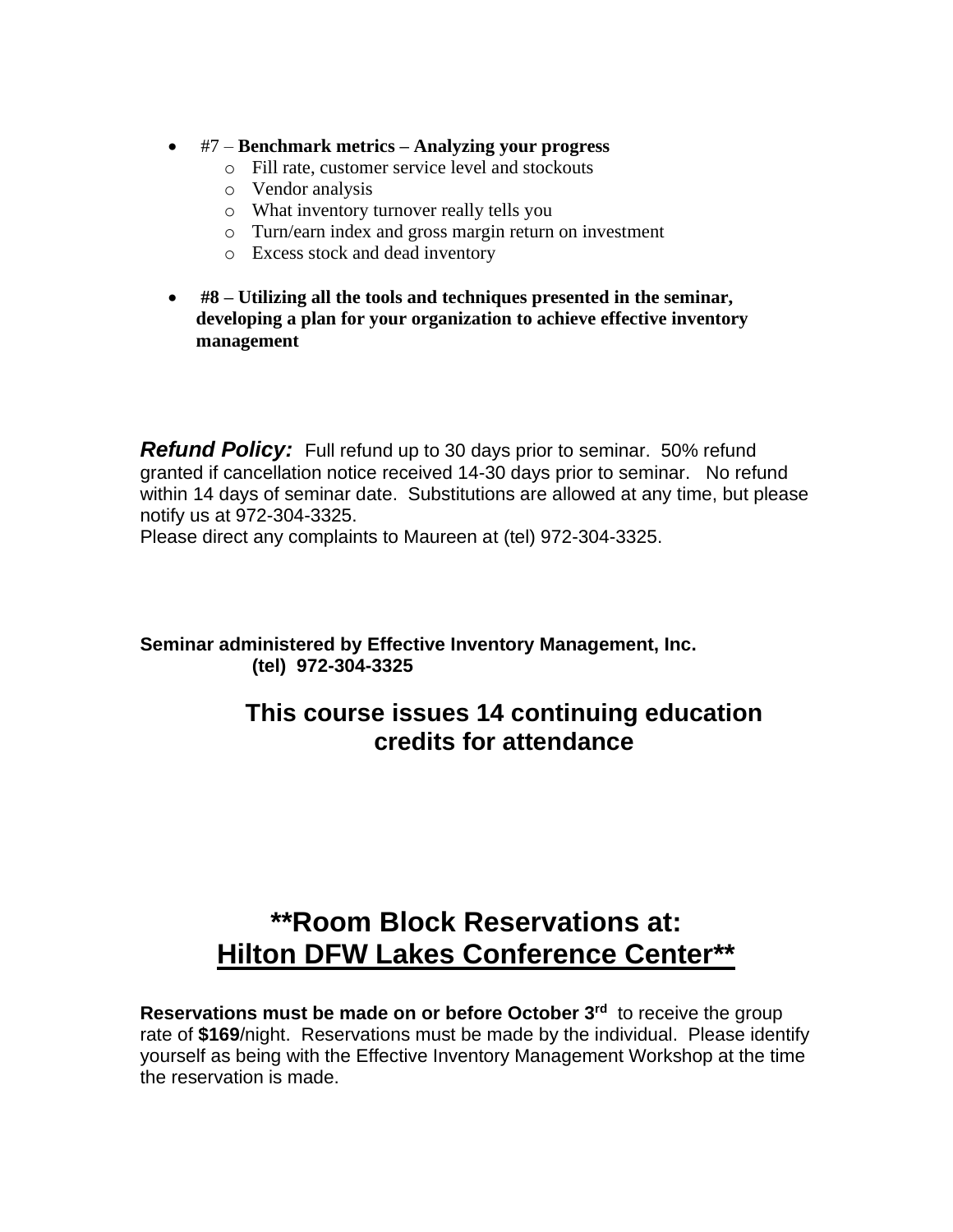1. Contact the Hilton DFW Lakes Conf. Center Reservation line by calling **800-984-1344** for the EIM room block

#### **Or**

2. Contact the Hilton DFW Lakes guestroom reservations using the EIM link:

[https://book.passkey.com/e/50337362](https://book.passkey.com/e/50337362?utm_source=73802&utm_medium=email&utm_campaign=289408729&trkid=551159405&linkid=2639024199)

Your room rate includes the following:

- high-speed Internet access in guest room and meeting room
- complimentary airport transportation to and from DFW International Airport (DFW). Complimentary airport transportation does not serve Dallas Love Field (DAL)
- free parking
- access to the sports club

**Register today!** You can register online at [www.EffectiveInventory.com](http://www.effectiveinventory.com/) at the *EIM* **[Store](http://www.effectiveinventory.com/store.html)**, or you can print out the registration form found on the next page and either scan it and email it to [maureen@effectiveinventory.com](mailto:maureen@effectiveinventory.com) or send the completed form to our secure fax machine at (972) 393-1310. You may also print out and mail the completed registration form to…

> Effective Inventory Management, Inc. 106 N. Denton Tap Road, Suite 210-127 Coppell, TX 75019

# Registration Form On Next Page